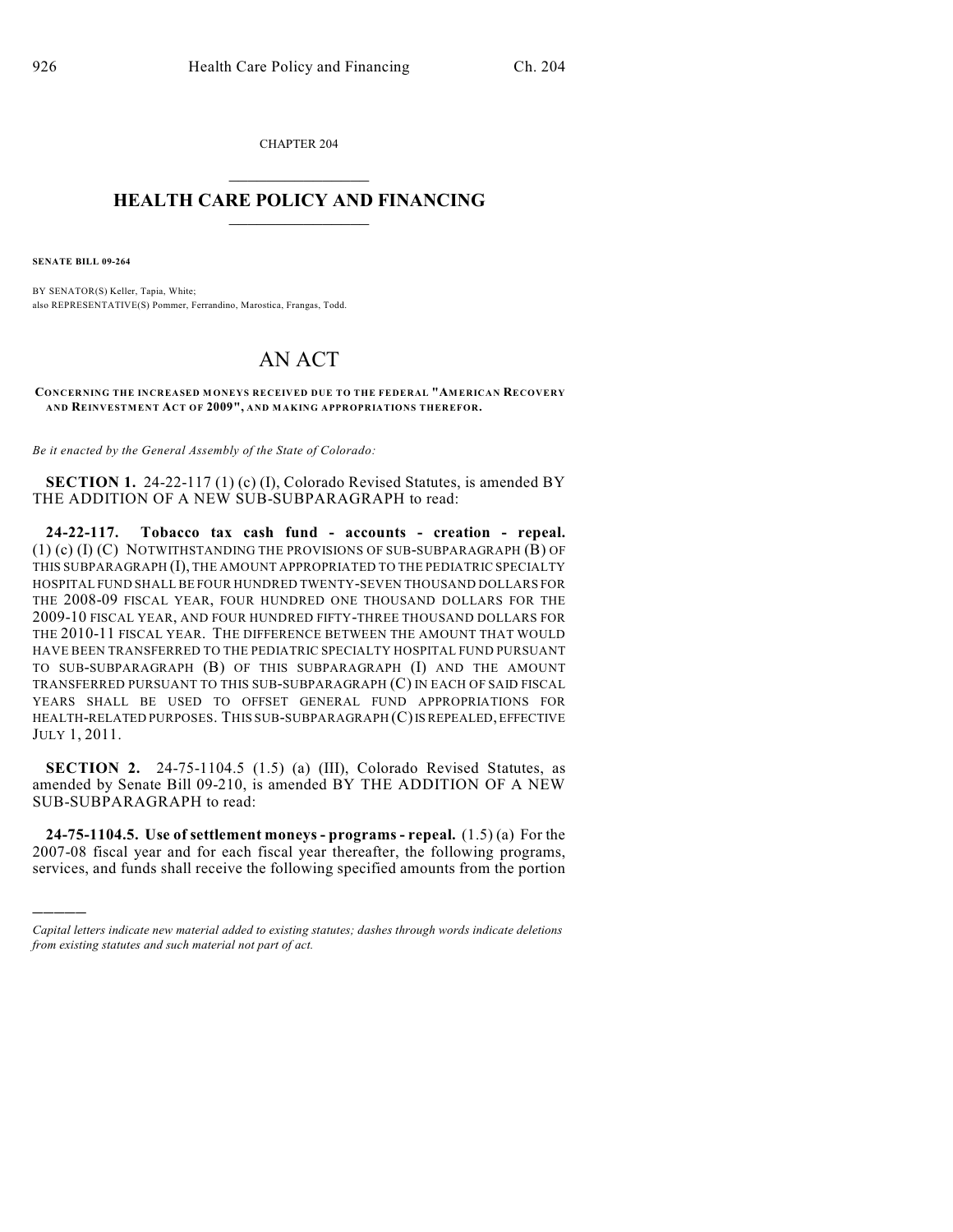of any strategic contribution fund moneys received by the state in the current fiscal year that remains after the programs, services, and funds receiving strategic contribution fund moneys pursuant to subsection (1) of this section have been fully funded, and the portion of all other settlement moneys received by the state in the preceding fiscal year that remains after the programs, services, and funds receiving such other settlement moneys pursuant to subsection (1) of this section have been fully funded and all overexpenditures and supplemental appropriations allowed for the 2006-07, 2007-08, and 2008-09 fiscal years pursuant to section 24-22-115 (4) have been made:

(III) (C) NOTWITHSTANDING THE PROVISIONS OF SUB-SUBPARAGRAPH (A) OF THIS SUBPARAGRAPH (III), THE AMOUNT TRANSFERRED TO THE SUPPLEMENTAL TOBACCO LITIGATION SETTLEMENT MONEYS ACCOUNT OF THE COMPREHENSIVE PRIMARY AND PREVENTIVE CARE FUND SHALL BE ONE MILLION NINE HUNDRED NINETY THOUSAND FIVE HUNDRED DOLLARS FOR THE 2009-10 FISCAL YEAR AND TWO MILLION TWO HUNDRED FORTY-FIVE THOUSAND DOLLARS FOR THE 2010-11 FISCAL YEAR. THE DIFFERENCE BETWEEN THE AMOUNT THAT WOULD HAVE BEEN TRANSFERRED TO THE SUPPLEMENTAL TOBACCO LITIGATION SETTLEMENT MONEYS ACCOUNT OF THE COMPREHENSIVE PRIMARY AND PREVENTIVE CARE FUND PURSUANT TO SUB-SUBPARAGRAPH (A) OF THIS SUBPARAGRAPH (III) AND THE AMOUNT TRANSFERRED PURSUANT TO THIS SUB-SUBPARAGRAPH (C) IN EACH OF SAID FISCAL YEARS SHALL BE TRANSFERRED TO THE GENERAL FUND. THIS SUB-SUBPARAGRAPH (C) IS REPEALED, EFFECTIVE JULY 1, 2011.

**SECTION 3.** 24-75-1104.5 (1.5) (a) (X), Colorado Revised Statutes, is amended to read:

**24-75-1104.5. Use of settlement moneys - programs - repeal.** (1.5) (a) For the 2007-08 fiscal year and for each fiscal year thereafter, the following programs, services, and funds shall receive the following specified amounts from the portion of any strategic contribution fund moneys received by the state in the current fiscal year that remains after the programs, services, and funds receiving strategic contribution fund moneys pursuant to subsection (1) of this section have been fully funded, and the portion of all other settlement moneys received by the state in the preceding fiscal year that remains after the programs, services, and funds receiving such other settlement moneys pursuant to subsection (1) of this section have been fully funded and all overexpenditures and supplemental appropriations allowed for the 2006-07, 2007-08, and 2008-09 fiscal years pursuant to section 24-22-115 (4) have been made:

(X) (A) The supplemental tobacco litigation settlement moneys account of the pediatric specialty hospital fund created in section 24-22-117 (2) (e) shall receive one percent of the settlement moneys, which the state treasurer shall transfer thereto and which shall be used, subject to annual appropriation by the general assembly to the department of health care policy and financing, for the purpose of offsetting the medicaid shortfall for the regional pediatric trauma center as defined in section 25-3.5-703 (4) (f), C.R.S.

(B) NOTWITHSTANDING THE PROVISIONS OF SUB-SUBPARAGRAPH (A) OF THIS SUBPARAGRAPH (X), THE AMOUNT TRANSFERRED TO THE SUPPLEMENTAL TOBACCO LITIGATION SETTLEMENT MONEYS ACCOUNT OF THE PEDIATRIC SPECIALTY HOSPITAL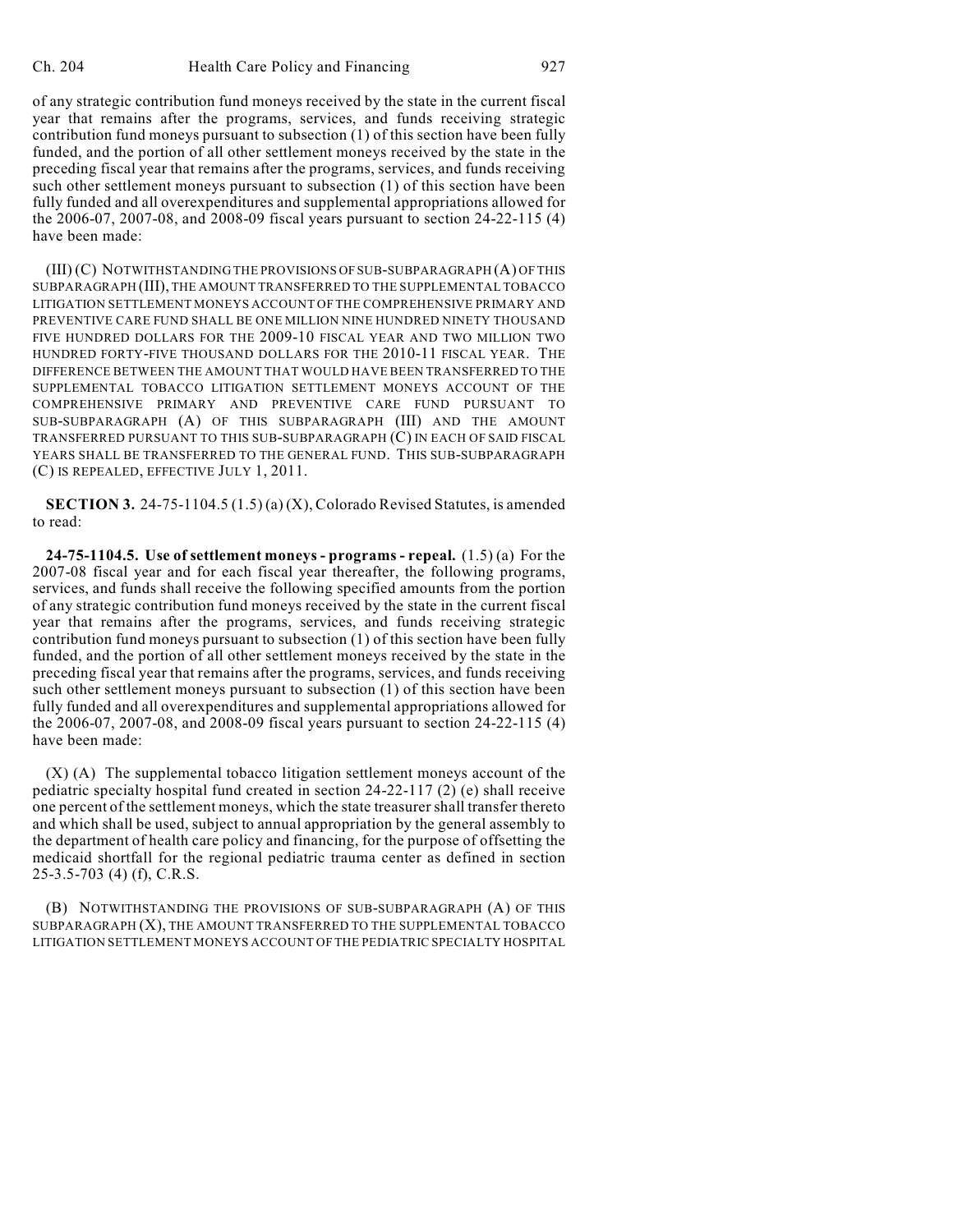FUND SHALL BE THREE HUNDRED SEVENTEEN THOUSAND DOLLARS FOR THE 2008-09 FISCAL YEAR, TWO HUNDRED EIGHTY-THREE THOUSAND DOLLARS FOR THE 2009-10 FISCAL YEAR, AND THREE HUNDRED SEVEN THOUSAND DOLLARS FOR THE 2010-11 FISCAL YEAR. THE DIFFERENCE BETWEEN THE AMOUNT THAT WOULD HAVE BEEN TRANSFERRED TO THE SUPPLEMENTAL TOBACCO LITIGATION SETTLEMENT MONEYS ACCOUNT OF THE PEDIATRIC SPECIALTY HOSPITAL FUND PURSUANT TO SUB-SUBPARAGRAPH (A) OF THIS SUBPARAGRAPH (X) AND THE AMOUNT TRANSFERRED PURSUANT TO THIS SUB-SUBPARAGRAPH (B) IN EACH OF SAID FISCAL YEARS SHALL BE TRANSFERRED TO THE GENERAL FUND. THIS SUB-SUBPARAGRAPH (B) IS REPEALED, EFFECTIVE JULY 1, 2011.

**SECTION 4.** 25.5-3-108, Colorado Revised Statutes, is amended BY THE ADDITION OF A NEW SUBSECTION to read:

**25.5-3-108. Responsibility of the department of health care policy and financing - provider reimbursement - repeal.** (18) (a) NOTWITHSTANDING ANY OTHER PROVISION OF LAW, FOR THE STATE FISCAL YEAR COMMENCING JULY 1, 2008, THROUGH THE STATE FISCAL YEAR COMMENCING JULY 1, 2010, IF A PROVIDER SUBMITS A CERTIFICATION OF PUBLIC EXPENDITURES PURSUANT TO 42 CFR 433.51 (b), THE STATE DEPARTMENT SHALL RETAIN ANY FEDERAL MONEY PAYABLE AS REIMBURSEMENT FOR THE EXPENDITURE IN EXCESS OF FIFTY PERCENT OF THE EXPENDITURE AMOUNT AND TRANSFER SUCH MONEY TO THE GENERAL FUND CREATED PURSUANT TO SECTION 24-75-201, C.R.S.

(b) THIS SUBSECTION (18) IS REPEALED, EFFECTIVE JULY 1, 2011.

**SECTION 5.** 25.5-3-112 (1) (b), Colorado Revised Statutes, is amended to read:

**25.5-3-112. Health care services fund - creation - state plan amendment.** (1) (b) In fiscal year 2005-06, the general assembly shall appropriate fourteen million nine hundred sixty-two thousand four hundred eight dollars from the general fund to the fund. In fiscal year 2007-08 and each of the two fiscal years thereafter, fifteen million dollars of the moneys in the general fund exempt account created in section  $24-77-103.6$  (2), C.R.S., shall be appropriated by the general assembly to the fund. OF THE MONEYS IN THE GENERAL FUND EXEMPT ACCOUNT CREATED IN SECTION 24-77-103.6 (2), C.R.S., THE FOLLOWING AMOUNTS SHALL BE APPROPRIATED BY THE GENERAL ASSEMBLY TO THE FUND:

(I) IN FISCAL YEAR 2007-08, FIFTEEN MILLION DOLLARS;

(II) IN FISCAL YEAR 2008-09, TWELVE MILLION NINE HUNDRED EIGHTEEN THOUSAND SEVEN HUNDRED FIFTY DOLLARS; AND

(III) IN FISCAL YEAR 2009-10, ELEVEN MILLION NINE HUNDRED FORTY-THREE THOUSAND DOLLARS.

**SECTION 6.** 25.5-5-318 (2), Colorado Revised Statutes, is amended BY THE ADDITION OF A NEW PARAGRAPH to read:

**25.5-5-318. Health services - provision by school districts - repeal.** (2) (a.5) (I) NOTWITHSTANDING ANY OTHER PROVISION OF LAW, FOR THE STATE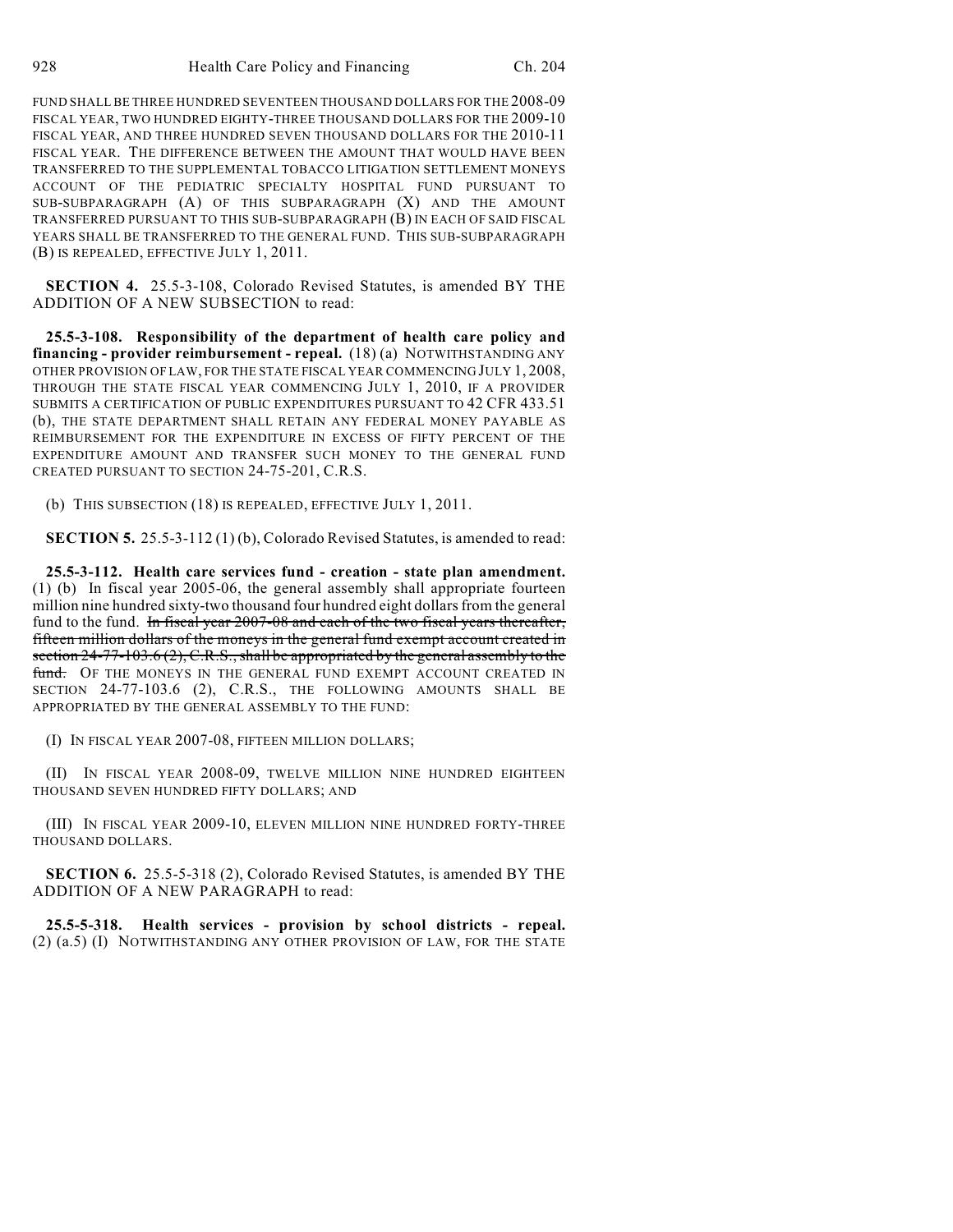FISCAL YEAR COMMENCING JULY 1, 2008, THROUGH THE STATE FISCAL YEAR COMMENCING JULY 1, 2010, IF A SCHOOL DISTRICT SUBMITS A CERTIFICATION OF PUBLIC EXPENDITURES PURSUANT TO 42 CFR 433.51 (b), THE STATE DEPARTMENT SHALL RETAIN ANY FEDERAL MONEY PAYABLE AS REIMBURSEMENT FOR THE EXPENDITURE IN EXCESS OF FIFTY PERCENT OF THE EXPENDITURE AMOUNT AND TRANSFER SUCH MONEY TO THE GENERAL FUND CREATED PURSUANT TO SECTION 24-75-201, C.R.S.

(II) THIS PARAGRAPH (a.5) IS REPEALED, EFFECTIVE JULY 1, 2011.

**SECTION 7.** 26-1-111 (2) (d) (II), Colorado Revised Statutes, is amended BY THE ADDITION OF A NEW SUB-SUBPARAGRAPH to read:

**26-1-111. Activities of the state department under the supervision of the executive director - cash fund - report - rules - statewide adoption resource registry - repeal.** (2) (d) (II) (C.5) NOTWITHSTANDING THE PROVISIONS OF SUB-SUBPARAGRAPH (C) OF THIS SUBPARAGRAPH (II), FOR THE FISCAL YEAR COMMENCING JULY 1,2008, THROUGH THE FISCAL YEAR COMMENCING JULY 1, 2010, THE GENERAL ASSEMBLY MAY TRANSFER MONEYS FROM THE EXCESS FEDERAL TITLE IV-E REIMBURSEMENTS CASH FUND TO THE GENERAL FUND. THIS SUB-SUBPARAGRAPH (C.5) IS REPEALED, EFFECTIVE JULY 1, 2011.

**SECTION 8.** Part V (4) and the affected totals of section 2 of chapter 474, Session Laws of Colorado 2008, as amended by section 1 of Senate Bill 09-187, are amended to read:

Section 2. **Appropriation.**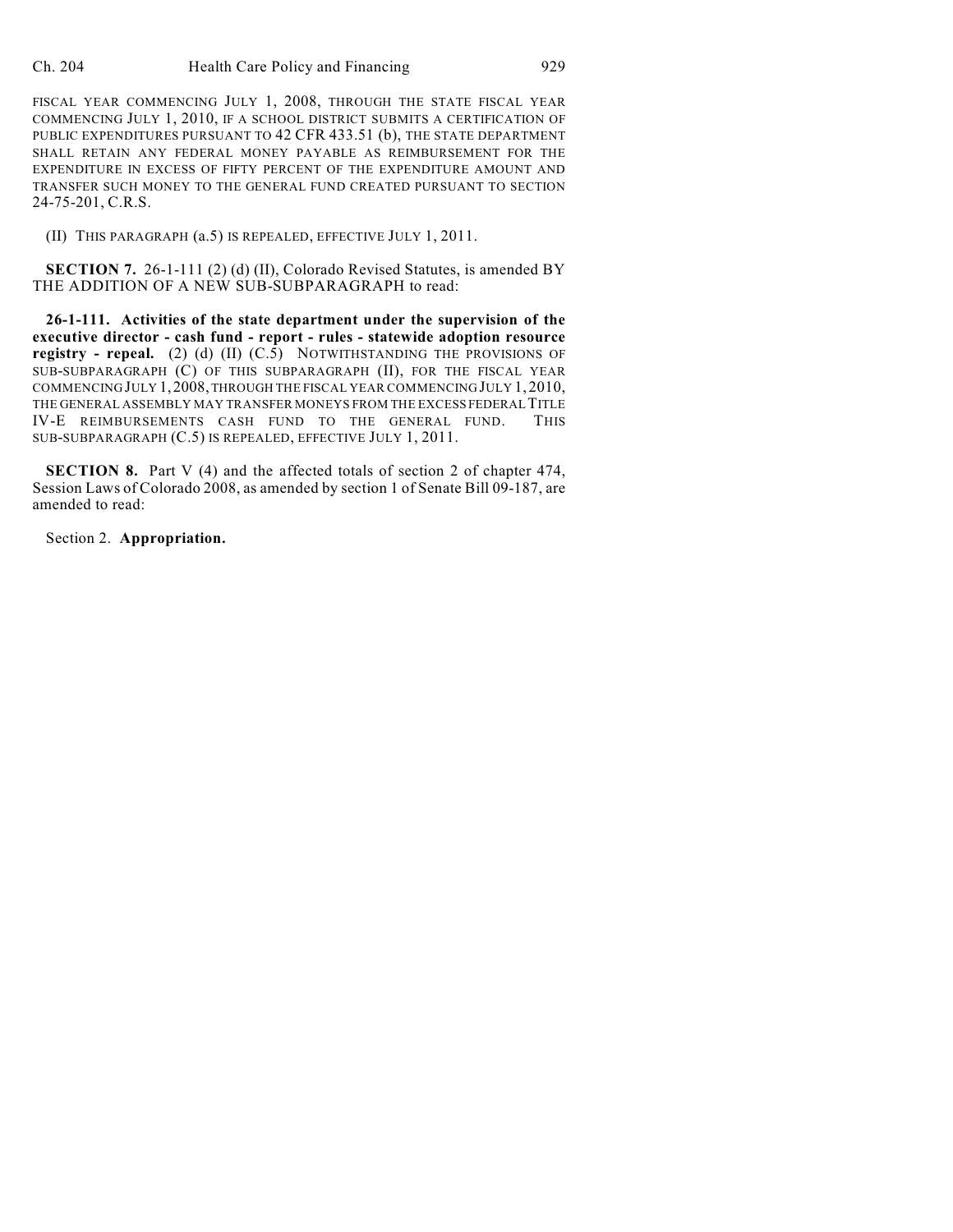|                                                                 |                           |              | APPROPRIATION FROM            |                                                       |                             |                          |                                       |                                |  |
|-----------------------------------------------------------------|---------------------------|--------------|-------------------------------|-------------------------------------------------------|-----------------------------|--------------------------|---------------------------------------|--------------------------------|--|
|                                                                 | ITEM &<br><b>SUBTOTAL</b> | <b>TOTAL</b> | <b>GENERAL</b><br><b>FUND</b> | <b>GENERAL</b><br><b>FUND</b><br><b>EXEMPT</b>        | <b>CASH</b><br><b>FUNDS</b> |                          | <b>REAPPROPRIATED</b><br><b>FUNDS</b> | <b>FEDERAL</b><br><b>FUNDS</b> |  |
| \$                                                              |                           | \$           | $\mathbf S$                   | \$                                                    | \$                          | $\mathbf S$              | \$                                    |                                |  |
|                                                                 |                           |              |                               | <b>PART V</b>                                         |                             |                          |                                       |                                |  |
|                                                                 |                           |              |                               | <b>DEPARTMENT OF HEALTH CARE POLICY AND FINANCING</b> |                             |                          |                                       |                                |  |
| (4) INDIGENT CARE PROGRAM                                       |                           |              |                               |                                                       |                             |                          |                                       |                                |  |
| Safety Net Provider                                             |                           |              |                               |                                                       |                             |                          |                                       |                                |  |
| Payments                                                        | 296,188,630               |              | 13,090,782(M)                 |                                                       |                             | 135,003,533 <sup>a</sup> |                                       | 148,094,315                    |  |
| Colorado Health Care                                            |                           |              |                               |                                                       |                             |                          |                                       |                                |  |
| Services Fund                                                   | 15,000,000                |              | 15,000,000                    |                                                       |                             |                          |                                       |                                |  |
|                                                                 | 12,918,750                |              | 12,918,750                    |                                                       |                             |                          |                                       |                                |  |
| The Children's Hospital,                                        |                           |              |                               |                                                       |                             |                          |                                       |                                |  |
| Clinic Based Indigent Care                                      | 27,029,760                |              | 3,059,880(M)                  |                                                       |                             |                          | 10,455,000                            | 13,514,880                     |  |
|                                                                 |                           |              |                               |                                                       |                             |                          | 9,004,369 <sup>b</sup>                | 14,965,511                     |  |
| Health Care Services Fund                                       |                           |              |                               |                                                       |                             |                          |                                       |                                |  |
| Programs                                                        | 9,090,000                 |              |                               |                                                       |                             |                          | $4,545,000$ <sup>b</sup>              | 4,545,000                      |  |
|                                                                 |                           |              |                               |                                                       |                             |                          | 3,914,381 <sup>b</sup>                | 5,175,619                      |  |
| Pediatric Speciality                                            |                           |              |                               |                                                       |                             |                          |                                       |                                |  |
| Hospital                                                        | 12,828,584                |              | 5,551,000(M)                  |                                                       |                             | $368.292$ <sup>*</sup>   | 495,000+                              | 6,414,292                      |  |
|                                                                 | 12,829,721                |              | 5,483,000(M)                  | 68,000 <sup>c</sup>                                   |                             | 317,000°                 | 427,000 <sup>d</sup>                  | 6,534,721                      |  |
| H.B. 05-1262<br>Appropriation from<br>General Fund to Pediatric |                           |              |                               |                                                       |                             |                          |                                       |                                |  |
| Speciality Hospital Fund                                        | 495,000                   |              |                               | 495,000                                               |                             |                          |                                       |                                |  |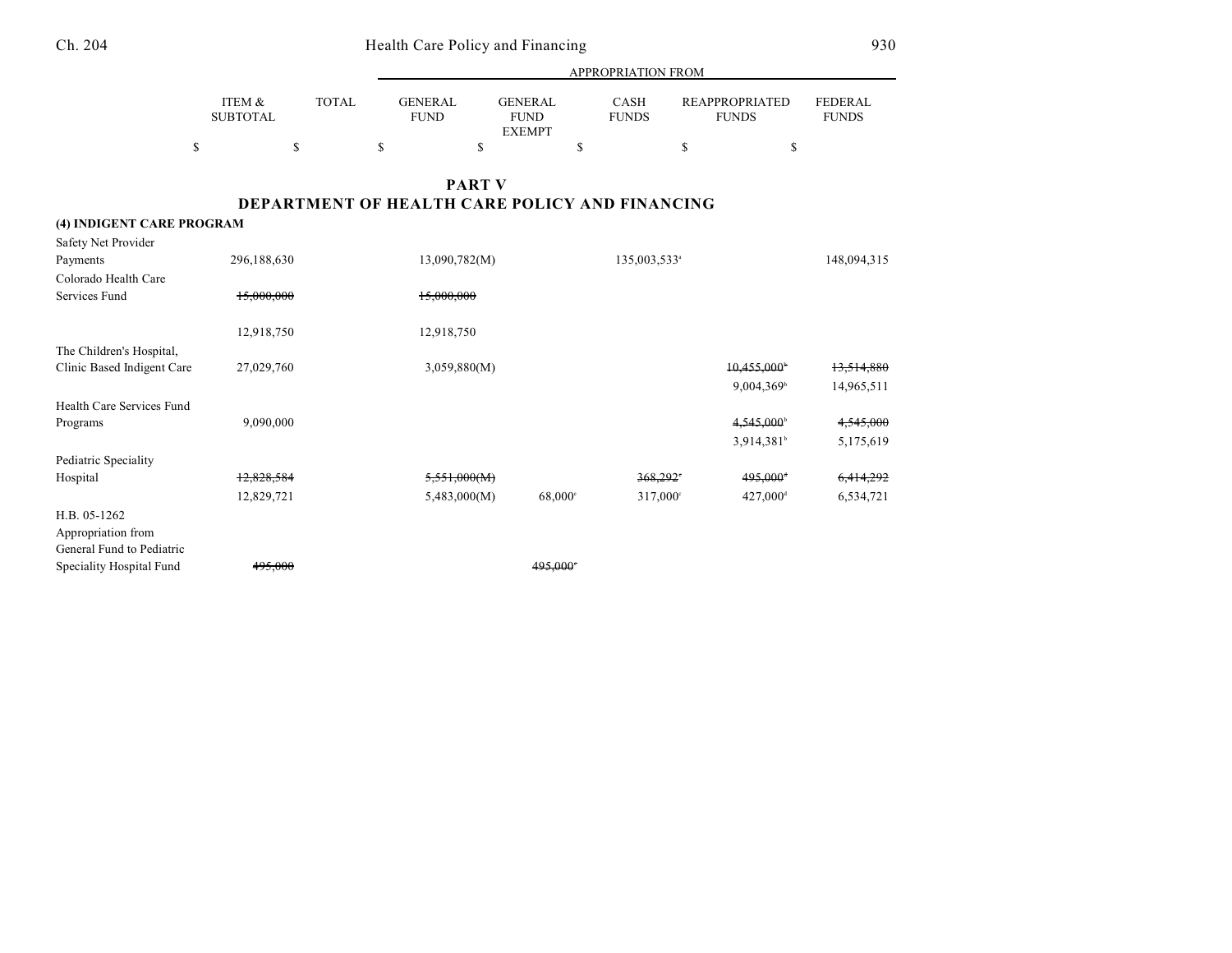|                                         | 427,000     |             | 427,000°                 |            |
|-----------------------------------------|-------------|-------------|--------------------------|------------|
| H.B. 05-1262                            |             |             |                          |            |
| Appropriation from                      |             |             |                          |            |
| Tobacco Tax Cash Fund to                |             |             |                          |            |
| the General Fund                        | 495,000     |             | 495,000 <sup>f</sup>     |            |
| Primary Care Fund                       |             |             |                          |            |
| Program                                 | 31,294,657  |             | 31,294,657 <sup>s</sup>  |            |
| Children's Basic Health                 |             |             |                          |            |
| Plan Administration                     | 6,351,590   |             | 2,785,441                | 3,566,149  |
| Children's Basic Health                 |             |             |                          |            |
| Plan Premium Costs <sup>14</sup>        | 125,467,443 |             | 44,120,656               | 81,346,787 |
| Children's Basic Health                 |             |             |                          |            |
| Plan Dental Benefit Costs <sup>15</sup> | 10,404,713  |             | 3,641,650                | 6,763,063  |
| Comprehensive Primary                   |             |             |                          |            |
| and Preventive Care Grants              |             |             |                          |            |
| Program <sup>15a</sup>                  | 3,082,680   |             | $3,082,680$ <sup>m</sup> |            |
| Comprehensive Primary                   |             |             |                          |            |
| and Preventative Care                   |             |             |                          |            |
| Rural and Public Hospitals              |             |             |                          |            |
| Payment                                 | 6,260,962   |             | $3,130,481^m$            | 3,130,481  |
|                                         |             | 543,989,019 |                          |            |
|                                         |             | 541,840,906 |                          |            |

<sup>a</sup> This amount represents public funds certified as representing expenditures incurred by hospitals that are eligible for federal financial participation under the Medicaid Major Teaching Hospital Program, Medicaid, and the Medicaid Disproportionate Share Payments to Hospitals Program.

<sup>b</sup> These amounts shall be from the Health Care Services Fund created in Section 25.5-3-112 (1) (a), C.R.S.

 This amount shall be from the Supplemental Tobacco Litigation Settlement Moneys Account in the Pediatric Specialty Hospital Fund created in Section 24-22-117 <sup>c</sup> (2) (e) (II), C.R.S.

Ch. 204 Health Care Policy and Financing 931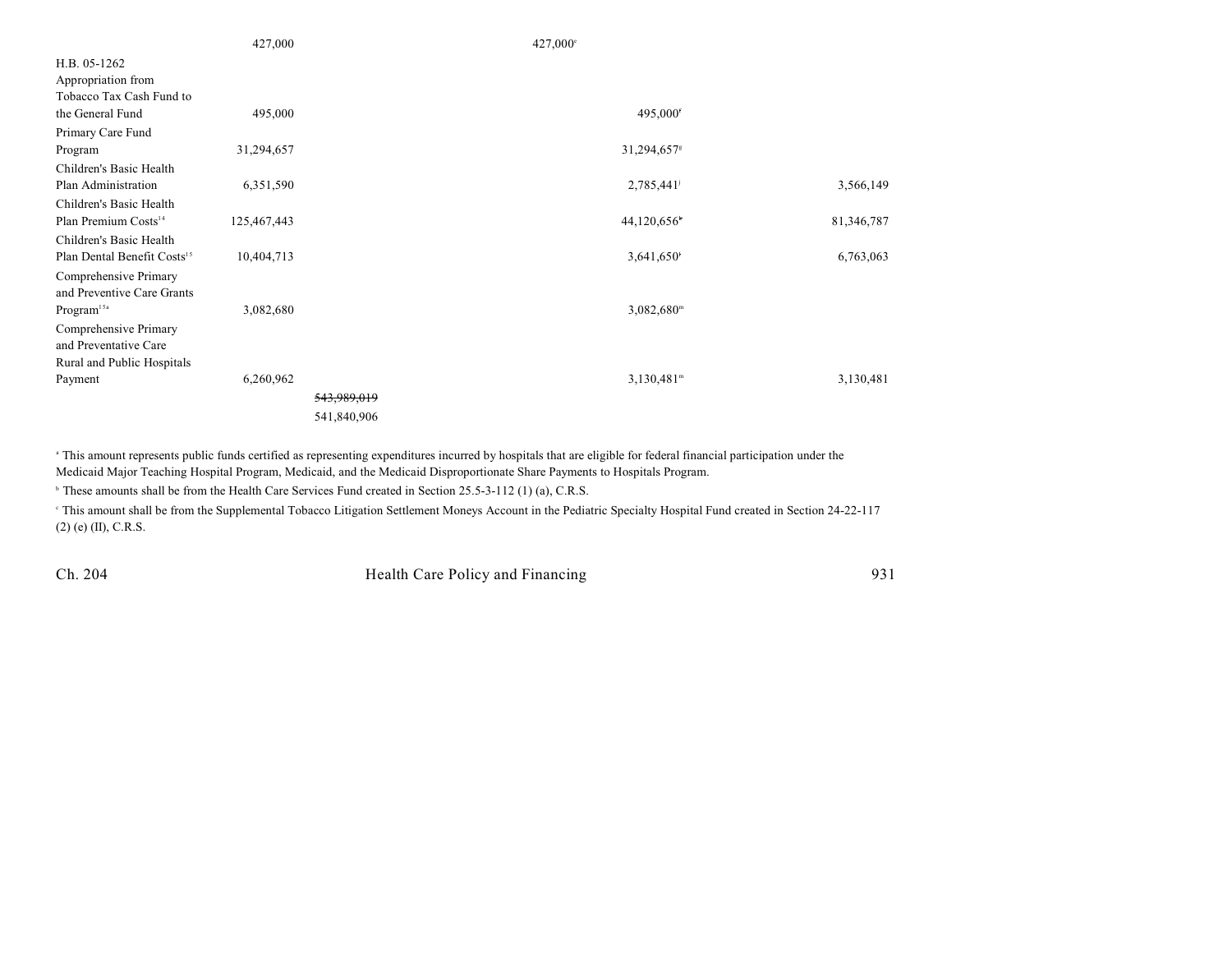|                           |              | APPROPRIATION FROM            |                        |                             |                                       |                                |  |
|---------------------------|--------------|-------------------------------|------------------------|-----------------------------|---------------------------------------|--------------------------------|--|
| ITEM &<br><b>SUBTOTAL</b> | <b>TOTAL</b> | <b>GENERAL</b><br><b>FUND</b> | GENERAL<br><b>FUND</b> | <b>CASH</b><br><b>FUNDS</b> | <b>REAPPROPRIATED</b><br><b>FUNDS</b> | <b>FEDERAL</b><br><b>FUNDS</b> |  |
|                           |              |                               | <b>EXEMPT</b>          |                             |                                       |                                |  |
|                           |              |                               |                        |                             |                                       |                                |  |

<sup>d</sup> This amount shall be from the Pediatric Specialty Hospital Fund created in Section 24-22-117 (2) (e), C.R.S.

<sup>e</sup> This amount is THESE AMOUNTS ARE not subject to the limitation on state fiscal year spending imposed by Article X, Section 20 of the State Constitution. This amount is THESE AMOUNTS ARE also not subject to the statutory limitation on General Fund appropriation growth or any other spending limitation existing in law pursuant to Article X, Section 21 (8) of the State Constitution.

<sup>f</sup> This amount shall be from the Tobacco Tax Cash Fund created in Section 24-22-117 (l) (a), C.R.S. This appropriation partially meets the requirement to appropriate a portion of the revenues collected from imposition of additional state cigarette and tobacco taxes to the General Fund pursuant to Section 21 of Article X of the State Constitution.

## **TOTALS PART V (HEALTH CARE POLICY AND**

| <b>FINANCING)</b> |                                 | \$369,495,000 <sup>a</sup> | \$367,532,737 <sup>6</sup>  | <del>\$22,948,578</del> | \$1,878,861,561              |
|-------------------|---------------------------------|----------------------------|-----------------------------|-------------------------|------------------------------|
|                   | \$3,847,533,959 \$1,208,694,946 |                            | $$367.481.445$ <sup>b</sup> |                         | \$20.799.328 \$1.881.063.240 |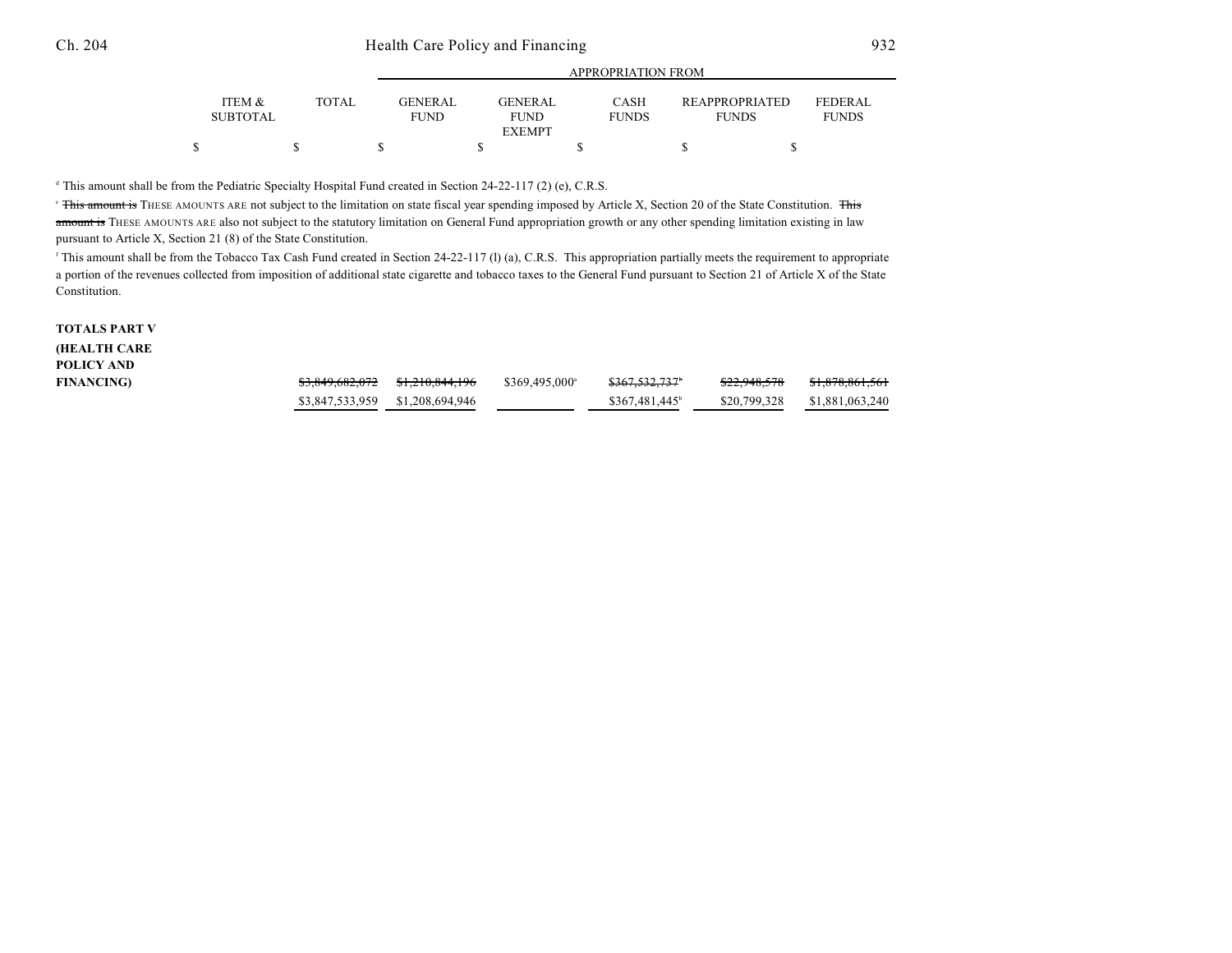**SECTION 9. Appropriations - adjustments in 2009 long bill.** (1) For the implementation of this act, appropriations made in the annual general appropriation act for the department of health care policy and financing, for the indigent care division, the fiscal year beginning July 1, 2009, shall be adjusted as follows:

(a) The general fund appropriation to the Colorado health care services fund is decreased by three million fifty-seven thousand dollars (\$3,057,000).

(b) The federal fund appropriation to the children's hospital, clinic-based indigent care is increased by two million two hundred five thousand nine hundred thirty-one dollars (\$2,205,931).

(c) The reappropriated funds appropriation to the children's hospital, clinic-based indigent care is decreased by two million two hundred five thousand nine hundred thirty-one dollars (\$2,205,931). Said sum shall be from the health care services fund created in section 25.5-3-112 (1) (a), Colorado Revised Statutes.

(d) The federal funds appropriation to the health care services fund programs is increased by eight hundred fifty-one thousand sixty-nine dollars (\$851,069).

(e) The reappropriated funds appropriation to the health care services fund programs is decreased by eight hundred fifty-one thousand sixty-nine dollars (\$851,069). Said sum shall be from the Colorado health care services fund created in section 25.5-3-112 (1) (a), Colorado Revised Statutes.

(f) The appropriation to the pediatric speciality hospital is increased by two hundred seventy-seven thousand eight hundred two dollars (\$277,802). Of said sum, one hundred three thousand (\$103,000) shall be general fund exempt, and one hundred seventy-four thousand eight hundred two dollars (\$174,802) shall be from federal funds.

(g) The appropriation to the pediatric speciality hospital is decreased by two hundred seventy-eight thousand three hundred fifty-nine dollars (\$278,359). Of said sum, one hundred three thousand dollars (\$103,000) shall be from the general fund, seventy-two thousand three hundred fifty-nine dollars (\$72,359) shall be from the supplemental tobacco litigation settlement moneys account in the pediatric speciality hospital fund created in section 24-22-117 (2) (e) (II), Colorado Revised Statutes, and one hundred three thousand dollars (\$103,000) shall be reappropriated funds from the pediatric speciality hospital fund created in section 24-22-117 (2) (e) (II), Colorado Revised Statutes.

(h) The general fund appropriation to the House Bill 05-1262 appropriation from the general fund to pediatric speciality hospital fund is decreased by one hundred three thousand dollars (\$103,000).

(i) The appropriation to the comprehensive primary and preventative care rural and public hospital grant program is decreased by one million forty-one thousand ninety-six dollars (\$1,041,096). Of said sum, one million thirty thousand forty-eight dollars (\$1,030,048) shall be from the comprehensive primary and preventive care fund created in section 25.5-3-207 (1), Colorado Revised Statutes, and eleven thousand forty-eight dollars (\$11,048) shall be from federal funds.